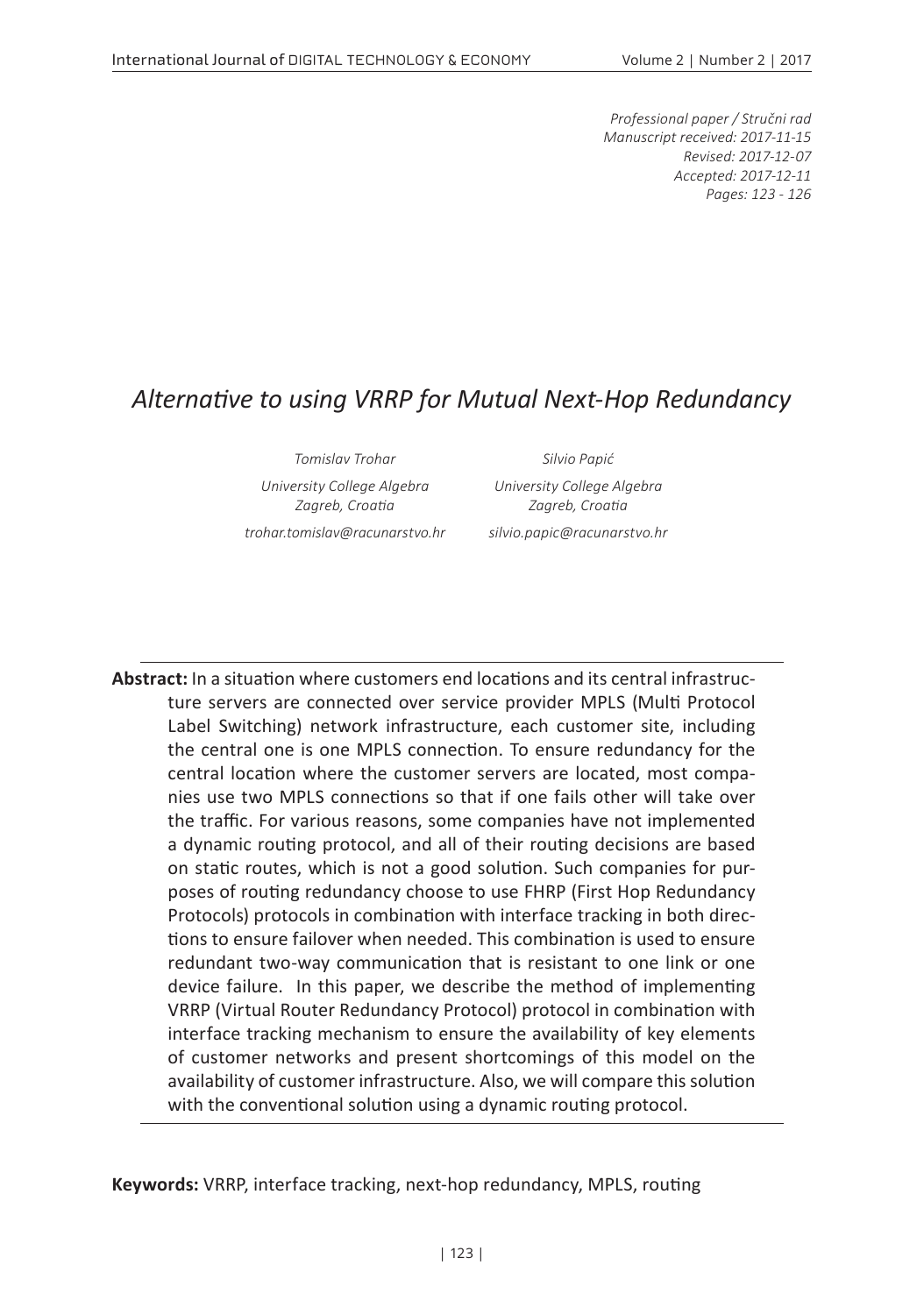# INTRODUCTION

Although this type of solution is not the best practice we saw that some of our clients are using this approach to connect to service provider network. This is probably due to insufficient knowledge about how to achieve redundancy using other means when connecting to service provider MPLS network. Described situation is regarding one of the banks in Croatia which uses multiple service providers MPLS infrastructure to connect their POS network to the core network where credit card transactions are terminated.

#### BRIEFLY ON VRRP

VRRP is one of the FHRP that is used in campus networks to achieve gateway redundancy. It is industry standard described in RFC 5798. When using VRRP two routers are configured to work together in one VRRP group sharing one virtual IP address and virtual MAC address. VRRP group corresponds to one IP subnet. This virtual IP address is used by all of the computers in the subnet as the default gateway. Using higher priority on one of the routers we can affect the election of the primary gateway (Master) so that we control which device will be used as the gateway when everything works fine. In the case of failure of the Master the other device (Backup) will after the timers expire assume the role of the Master. We can also track certain important interfaces so that if this interface fails Master will decrement its priority (100 by default) and enable backup device to become the Master. Using short VRRP timers in combination with interface tracking we can achieve very short failover times so that network communication is minimally disrupted [1]. This process is shown in the picture below.



**Figure** 1 VRRP working principle

## HOW IT WORKS IN CURRENT SCENARIO

On two main locations that are back up to each other banks infrastructure is connected to the ISPs MPLS network over two L3 switches. The two switches are connected to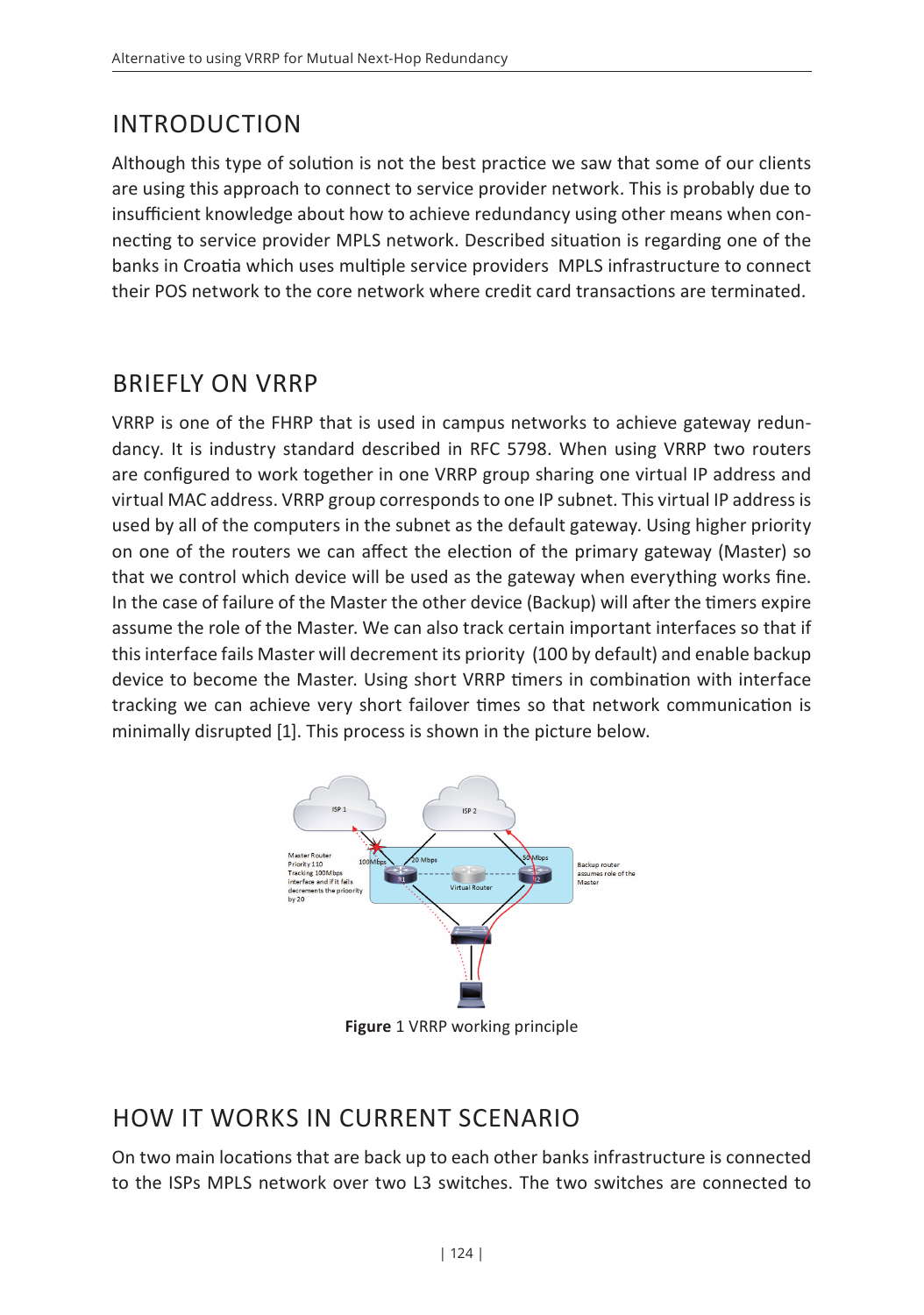each other over more than 10 kilometers using link aggregation. On each site service providers and banks, equipment is connected to these L3 switches to achieve VRRP connection between two sites. As far as the routing is concerned everything is done using static routing and using virtual routers IP address as the next hop address. One side is configured to be primary site using higher VRRP priority. On the switch, there are multiple VLANs, and every VLAN is used for one ISP to enable VRRP connection, a customer does the same thing in the corresponding VLAN with every service provider. Behind banks routers, there is a server farm that also uses VRRP and virtual IP address as the gateway. The principle is shown in the picture below.



**Figure** 2 Current situation

In a case of a failure of any of the routers everything will work just fine because the remaining router will assume the role of the gateway or the next hop for static routing. Connectivity is retaind because switches still works. Failover time is in the range od few hundred miliseconds wich is adequate for this situation. To make this solution work routers also track different interfaces in order for VRRP to make the right failover decisions. And remember this is only one VLAN, and every ISP has it's own VLAN for VRRP. It is evident that this solution is very complex and impracticle to maintain. Sometimes it happens that after failed device came back on-line VRRP did not do what it soposed to do and the problem of communication persist untill manual intervention. One other problem is when one of the switches fails all routers transit to master state which causes routing problems. In short, FHRP should be used as it is intended which is for gateway redundancy in Campus Network design [2]. The same applies to other FHRP protocols [3].

## PROPOSED SOLUTION

Much simpler and robust solution would be using one of the faster routing protocols between customer and ISP routers. Manipulating metric values we can achieve that traffic flows along one primary path, and in a case of failure, it can fallback to the alternative path or maybe BFD [4] (Bidirectional Forwarding Detection) mechanism. VRRP can still be used